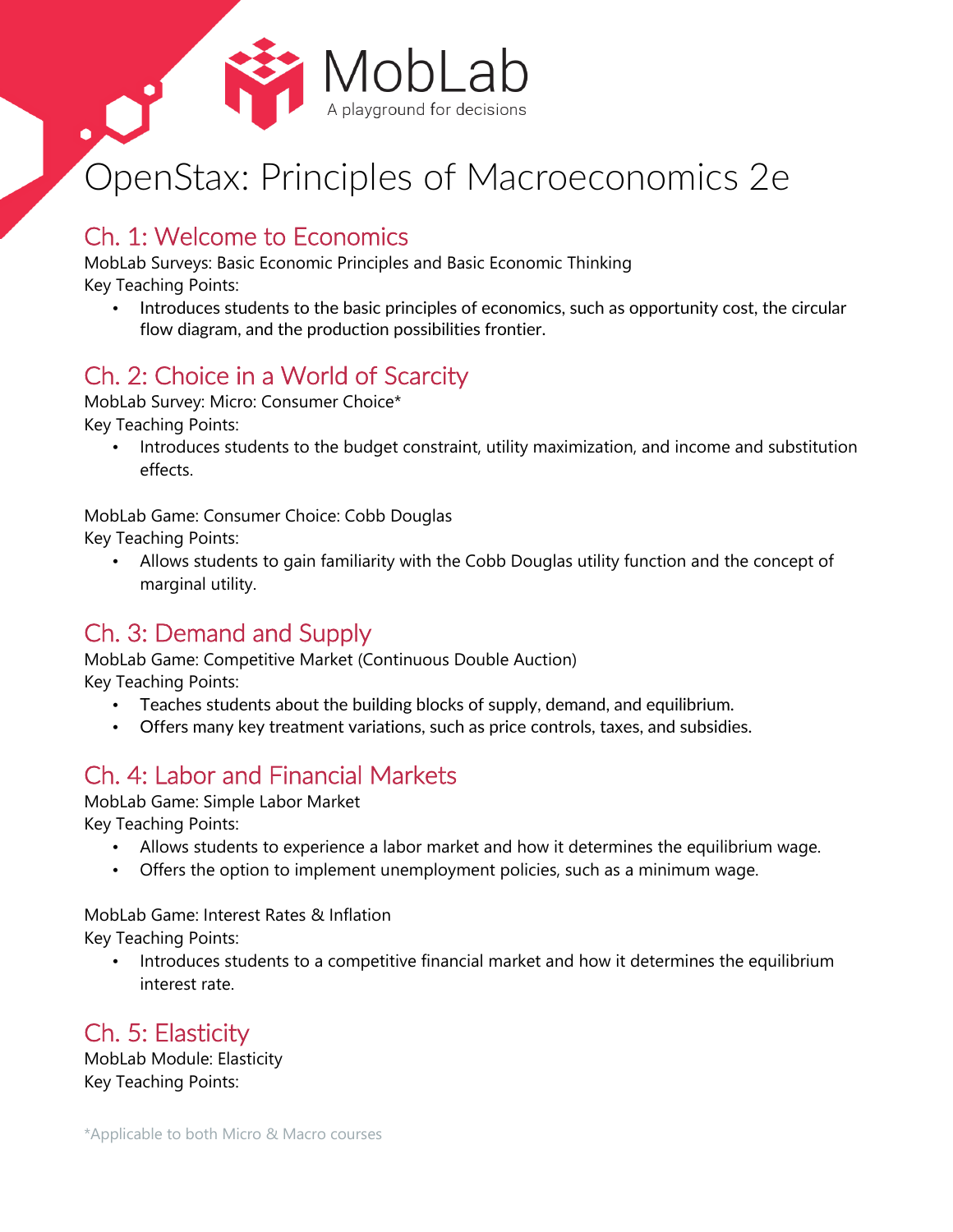



• Teaches students about elasticity when the supply or demand curve shifts by taking students through a pre-made learning loop of surveys and games.

#### Ch. 6: The Macroeconomic Perspective

MobLab Survey: Macro: National Accounts (GDP)

Key Teaching Points:

• Introduces students to the expenditure method of calculating GDP and the difference between real GDP and nominal GDP.

## Ch. 7: Economic Growth

MobLab Survey: Macro: Growth Key Teaching Points:

• Introduces students to the macro production function, diminishing returns, and other topics found in growth chapters of principles textbooks.

### Ch. 8: Unemployment

MobLab Survey: Macro: Unemployment Key Teaching Points:

• Teaches students about a variety of topics relating to unemployment in principles of macroeconomics courses, such as the types of unemployment and how to calculate the unemployment rate.

## Ch. 9: Inflation

MobLab Survey: Macro: Measuring Inflation Key Teaching Points:

• Introduces students to the costs of inflation, how to interpret the CPI, and how to calculate the CPI.

MobLab Game: Interest Rates & Inflation

Key Teaching Points:

• Allows for key treatment variations, such as unexpected inflation, to teach students about the cost of unexpected inflation and its impact on financial markets.

# Ch. 10: The International Trade and Capital Flows

MobLab Survey: Macro: Savings and Investment

Key Teaching Points:

• Introduces students to the relationship between savings, interest rates, and investment.

\*Applicable to both Micro & Macro courses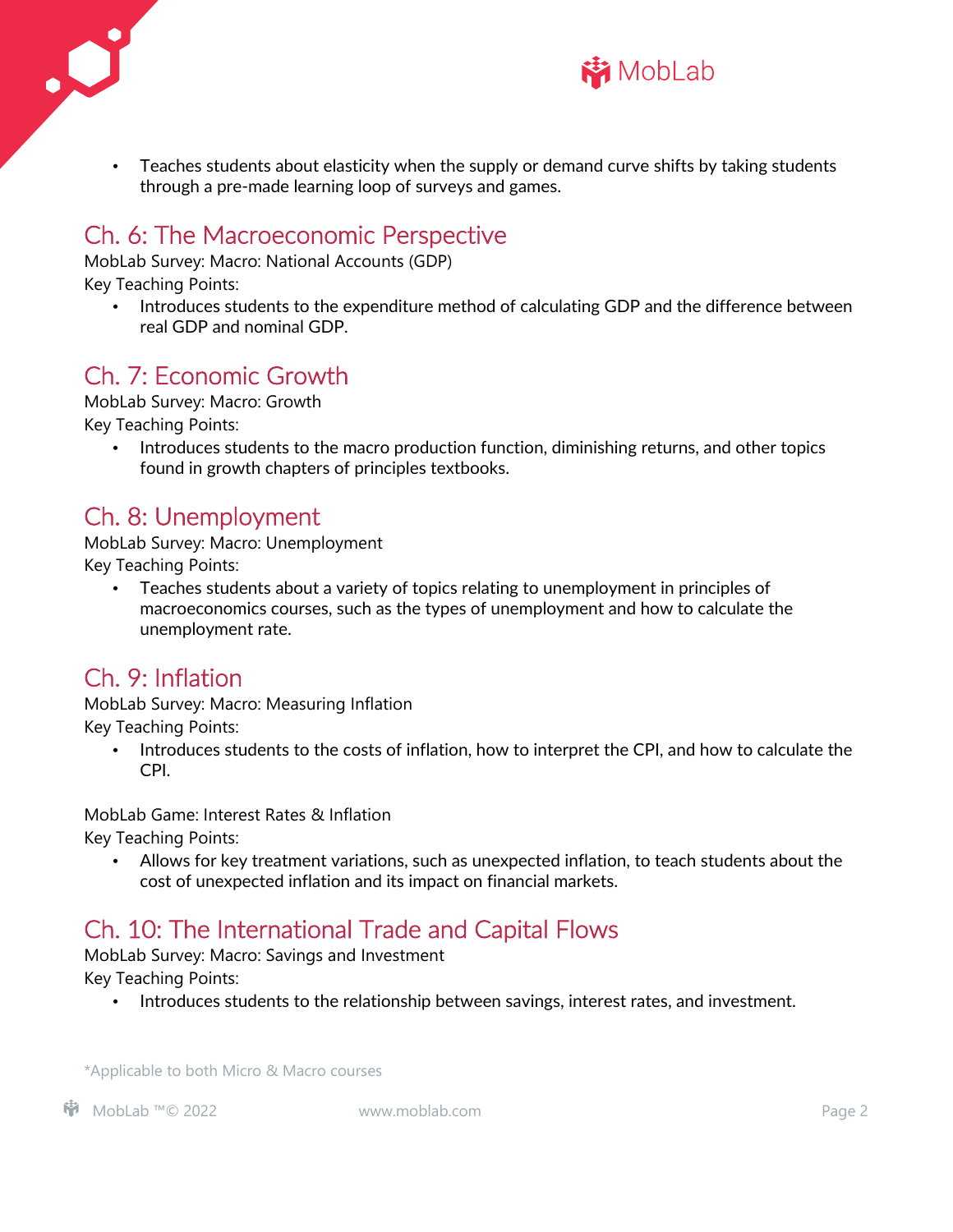



# Ch. 11: The Aggregate Demand/Aggregate Supply Model

MobLab Survey: Macro: AD and AS

Key Teaching Points:

• Tests student understanding of the factors that affect aggregate demand and supply.

## Ch. 12: The Keynesian Perspective

MobLab Survey: Macro: Inflation/Unemployment Tradeoff Key Teaching Points:

• Introduces students to the Phillips curve and the role of expectations in the relationship between inflation and unemployment.

#### Ch. 14: Money and Banking

MobLab Survey: Macro: Money and Banking Key Teaching Points:

• Covers the definition of money, how to interpret a bank t-account, and the money multiplier.

## Ch. 15: Monetary Policy and Bank Regulation

MobLab Game: Bank Run Key Teaching Points:

• Introduces students to bank runs and the importance of deposit insurance in the banking system.

#### Ch. 16: Exchange Rates and International Capital Flows

MobLab Surveys: Macro: Open Economy 1 and Macro: Open Economy 2 Key Teaching Points:

• Covers the relationship between net foreign savings and net exports, factors that impact domestic currency, and purchasing power parity.

#### Ch. 17: Government Budgets and Fiscal Policy

MobLab Survey: Macro: Monetary and Fiscal Policy Key Teaching Points:

• Introduces students to the various monetary policy tools and fiscal policy tools and their respective effects.

## Ch. 20: International Trade

MobLab Surveys: Micro: Gains from Trade\* Key Teaching Points:

\*Applicable to both Micro & Macro courses